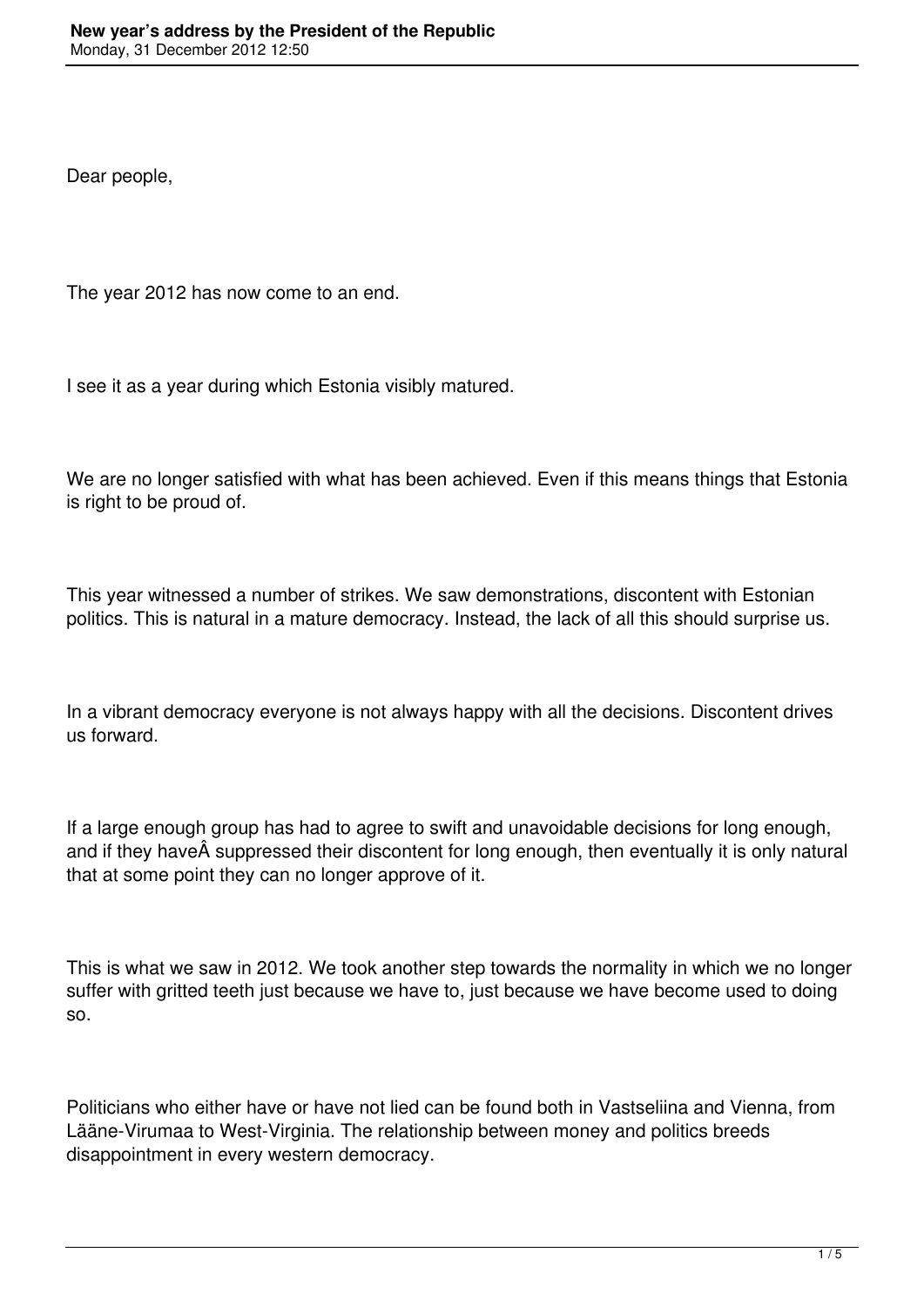Instead, you should worry if one day these topics are no longer discussed. A strike, as I have said long ago, is nothing but the continuation of pay negotiations by other means, means that are entirely legal.

In democratic countries, manifestations receive heightened media attention only once they become violent. Or when milk is publicly poured onto streets.

It pleases me that our citizens feel the need to emphasize that they have the right to participate in politics more often than only once every four years. Governments at both the state and local level must learn to take part in this exchange of ideas.

Elections are a contract between the voters and those elected, not merely a one-off transaction. An election victory does not mean that one can steamroll over all opposition by referring to one's mandate.

Democracy means constantly working for our future. This right and obligation cannot be delegated to anyone.

Already in a week's time, on January 7th, it will be possible in the online environment of the Rahvakogu to propose changes to the election law and the law on political parties.

Please use this opportunity. Actively and with full responsibility.

Dear compatriots,

The central topic of the census year has been migration and population decline. Some declare this to be the beginning of the downfall for both the state and the people.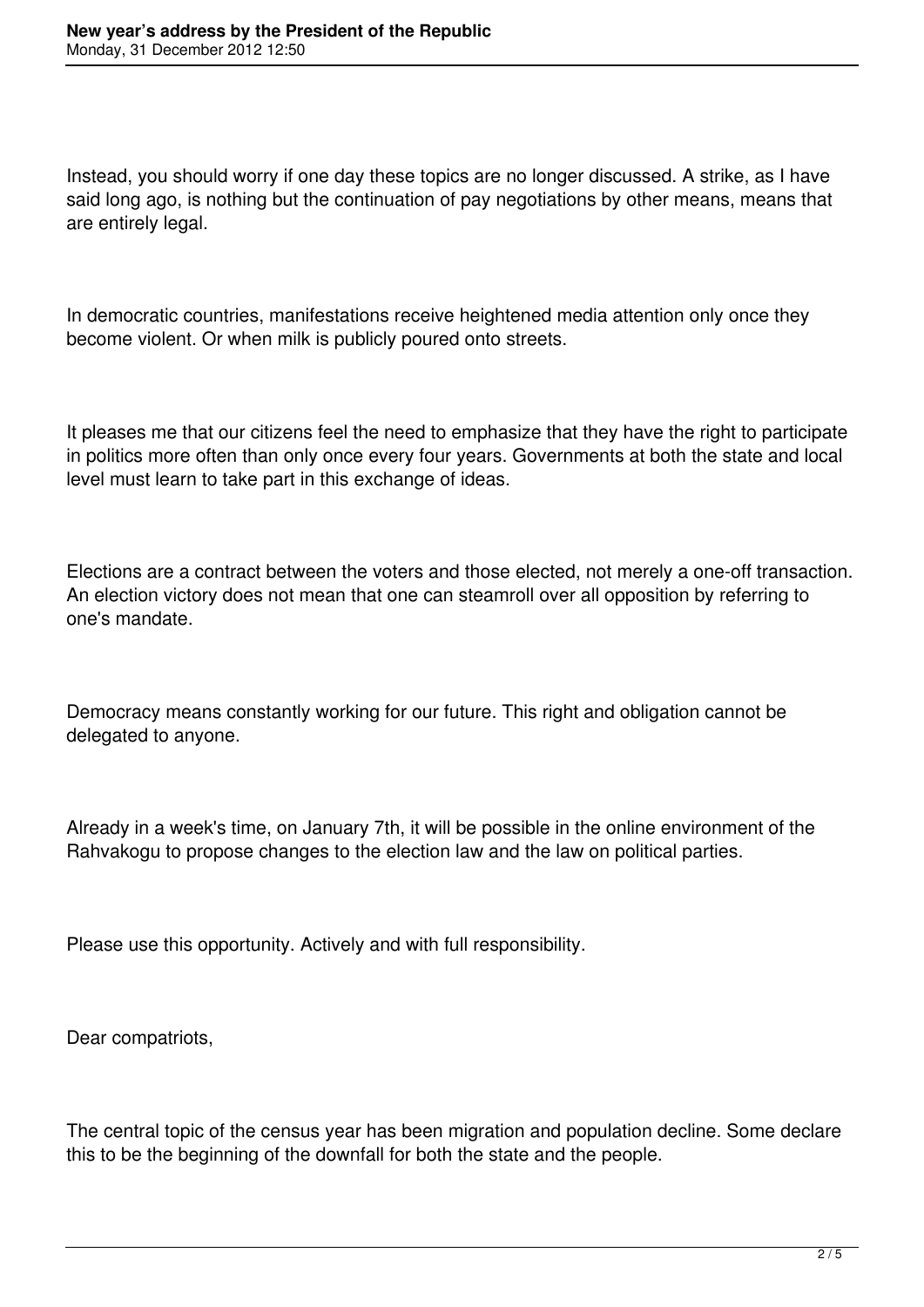I too am worried. But let us recall that Estonia has fought for the free movement of our people for years. Voters have always supported visa-free regimes with other countries, voters have supported the right to free movement, to live and work abroad. They have seen this as a means to achieve the goal of self-realisation.

Emigration is the other side of the same coin. During the decade after World War II Finland lost more than half a million people to Sweden. More than a hundred thousand Swedes currently work in Norway. And do you know why? Because the wages are better in Norway than in Sweden.

This fact is not meant to console, but to explain. People also emigrate from much richer countries than our own.

Of course, we cannot acquiesce to this. Instead, we must concentrate on making life in Estonia better.

Around twenty years ago, an Estonian living abroad complained to me about why things in Estonia are done this way or that way, but not the way he'd like them to be done. I replied that in Estonia we do things the way those people want them to be done who also wish to live here.

Dear Estonian people,

In a little more than twenty years we have integrated into the West. In February, our independent country will turn 95 years old.

A month after that there will arrive the day when our current period of independence will have de facto lasted longer than last time, before the war.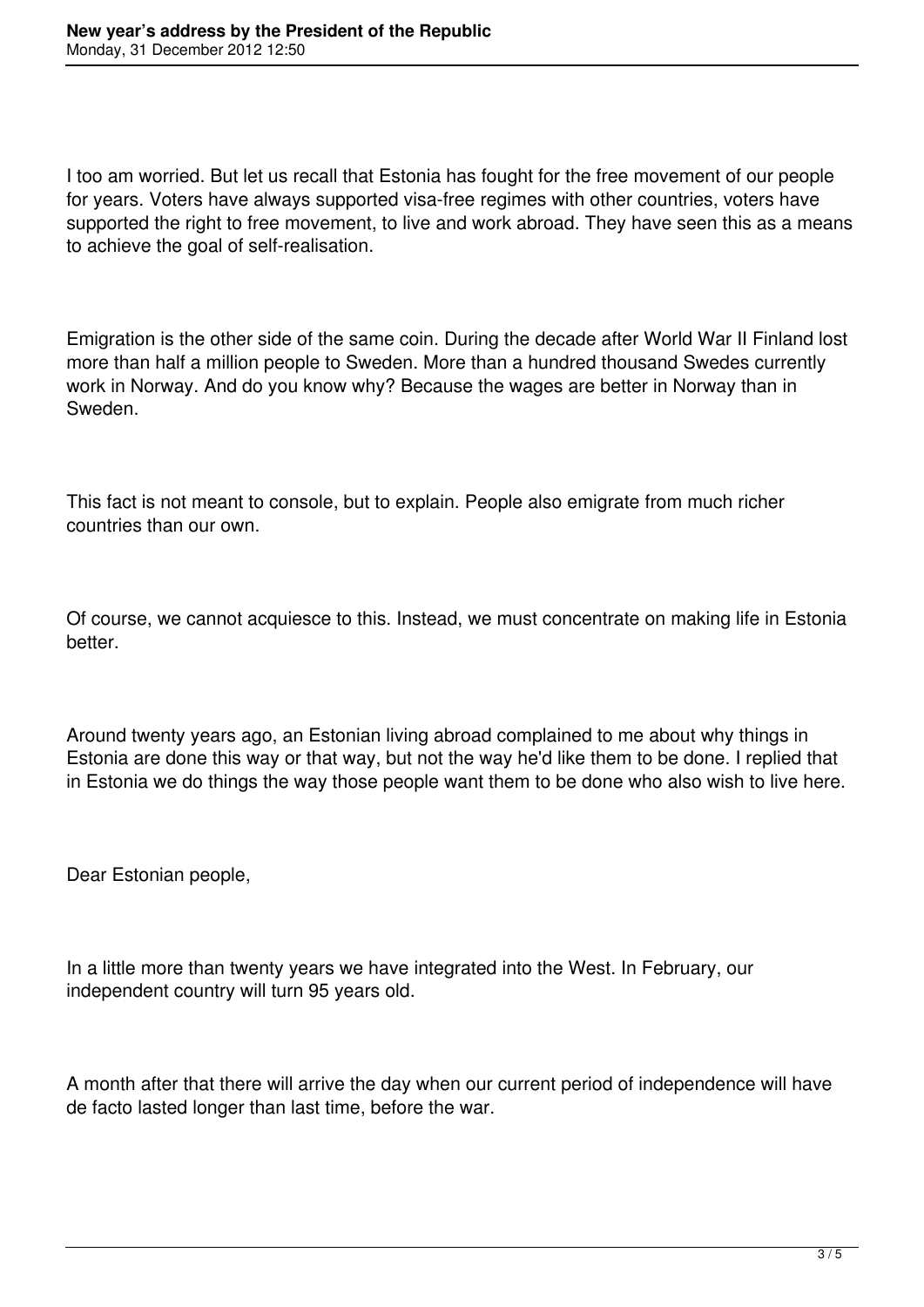We recall the pessimism that followed the restoration of our independence, don't we? People asked: "Can we pull it off?" We have. We've done it. The European Union, NATO, and the euro are three convincing proofs.

And hence my last point today: in 2013, let us focus on Estonia and those people who want to live here.

We know that a less stratified society generally tends to be more successful and happy. Differences will never be completely erased; life in the countryside and in the city is different everywhere.

However, state institutions do not have to be concentrated in the capital. Roads and other infrastructure should be developed more vigorously outside the capital. Electricity and other essential means for life should be more affordable in the countryside. People must feel that the police and rescue services are near everywhere.

In a successful and developed country, the quality of life does not depend on proximity to the capital.

The only goal of optimizing can be to provide the best and most sensible services for our citizens, not the reduction of costs at the cost of our people's wellbeing.

We created our state to live here. Where we want to. Everywhere in Estonia.

This also connects with the topic of security. Our new National Defence Plan relies to a large extent on the Estonian Defence League. But if the country is empty, there can be no Defence League there.

Dear compatriots,